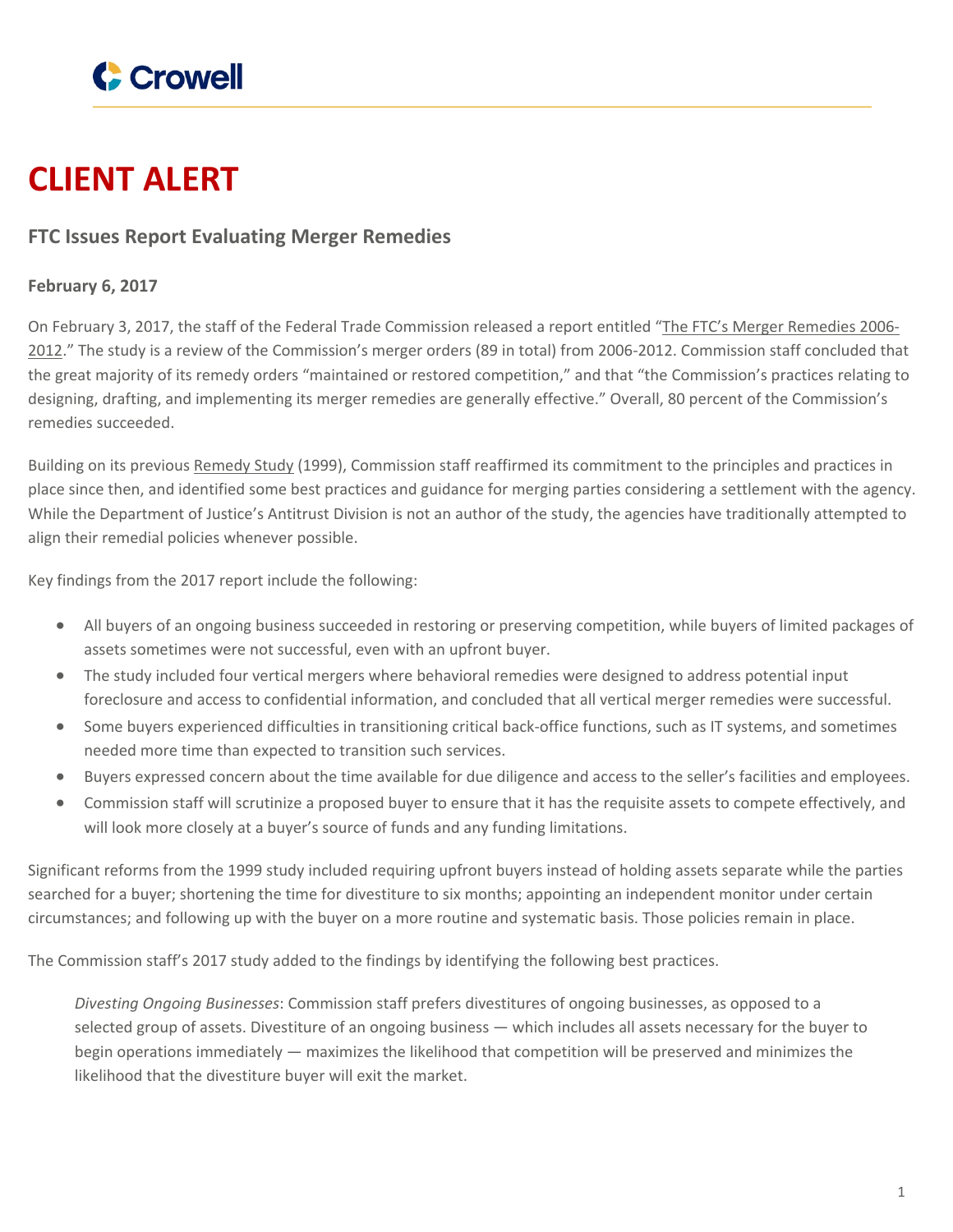

*Divesting Selected Assets*: Although the merging parties may propose a divestiture of selected assets rather than a divestiture of an ongoing business, Commission staff will accept such a proposal only if it is demonstrated that divesting the more limited asset package is likely to maintain or restore competition.

*Vetting a Proposed Buyer*: Vetting an interested buyer is a critical component of the remedy process and Commission staff will engage in an extensive review to ensure that the proposed buyer will be able to compete successfully.

*Conducting Due Diligence*: The respondent should provide adequate opportunity for the buyer to conduct due diligence and the buyer should take advantage of the due diligence process by conducting a deliberate review to ensure it is sufficiently prepared to compete successfully in the marketplace.

The context and timing of this study and guidance are important. Over the past few years, both the FTC and the Antitrust Division have been seen as insisting on more robust remedies, even when the parties are unwilling or unable to provide them and the result is abandonment of the deal or litigation to block it. Whether that litigation-oriented trend holds in the new administration will be up to President Trump's appointees at the agencies, but this study and resulting policies make it somewhat harder for the government to accept conduct remedies like commitments not to raise prices or to preserve jobs. Current Acting FTC Chair, Maureen Ohlhausen, praised the [Commission](https://www.ftc.gov/system/files/documents/public_statements/1070123/gcr_the-ftc_path_ahead.pdf) staff report, calling the information "valuable" and noting that it and similar evidence-based assessments are "tremendously important." The Commission's staff report will be a relevant factor in judicial review of DOJ settlements under the Tunney Act and, similarly, the FTC will need a reasoned explanation for any sudden shift in practices if it reverses course from the findings and policies identified over such a long period.

With that overview in mind, below is additional detail on the Commission staff's current best practices.

## **Remedy Best Practices**

As noted, Commission staff identified certain concerns when evaluating proposed remedies. Based on these findings, the FTC developed best practices for both improving the merger remedy process generally, and the success rates of remedies going forward.

The top concerns that Commission staff identified were (I) defining the proper asset package to be divested—a full ongoing business versus selected assets; (II) properly vetting the buyer to ensure it is equipped to compete successfully; and (III) successfully implementing the remedy to ensure that the buyer is an effective competitor in the marketplace.

Both merging parties and proposed buyers should be prepared to explain and address questions from Commission staff on various aspects of a proposed remedy.

#### I. Defining the Asset Package to be Divested

*Divesting Ongoing Businesses*: Commission staff prefers divestitures of ongoing businesses, as opposed to a selected group of assets. Divestiture of an ongoing business — which includes all assets necessary for the buyer to begin operations immediately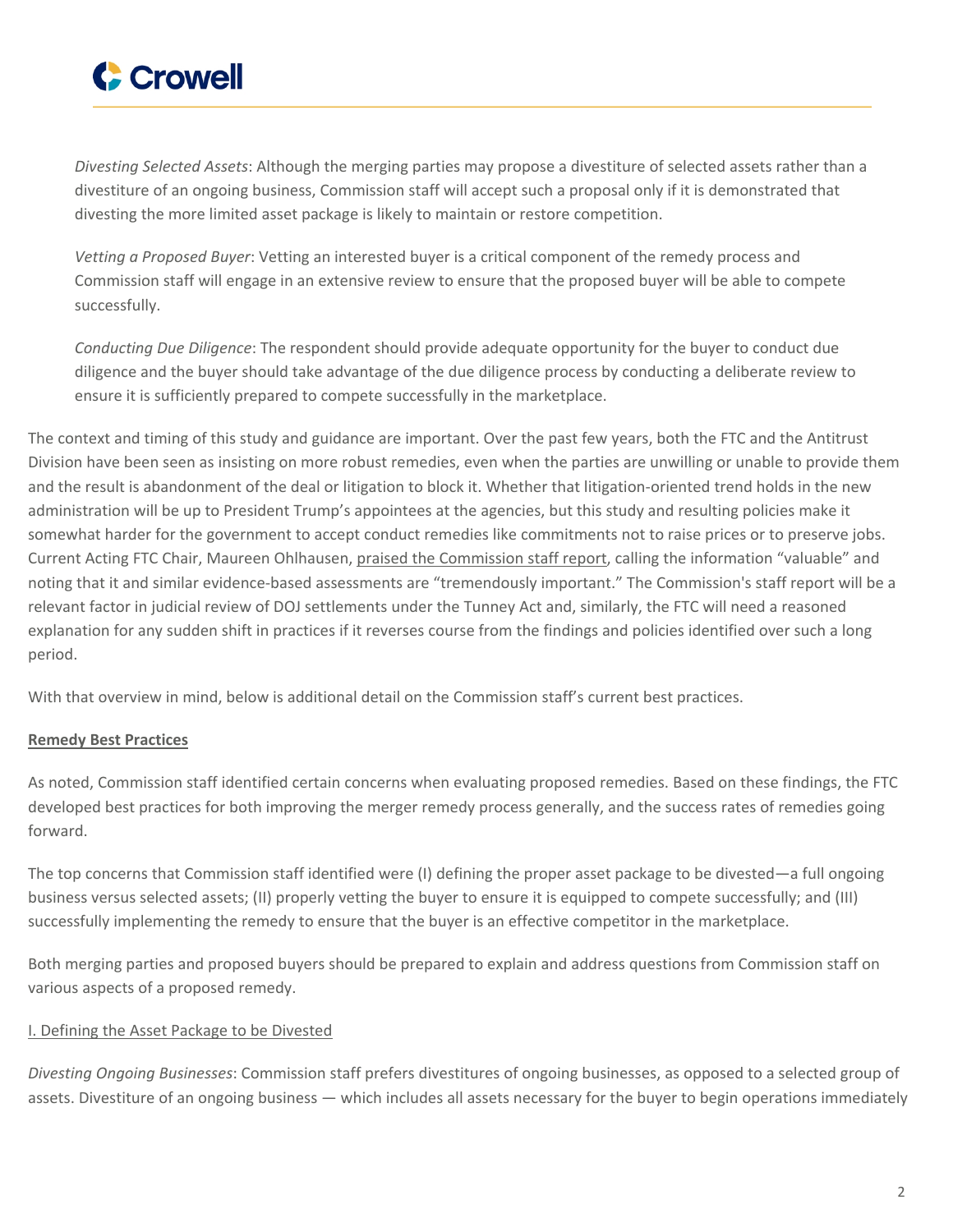

— maximizes the likelihood that competition will be preserved and minimizes the likelihood that the divestiture buyer will exit the market.

Merging parties should:

- Explain how the proposed divestiture contains all aspects needed for the divestiture buyer to operate successfully on its own.
- Explain how likely it is that the buyer will acquire the ongoing business and begin competing right away.
- Consider identifying at least three potential buyers that the merging parties believe are interested and approvable if they propose to divest an ongoing business.
- Be aware that the FTC will talk with potential buyers and other market participants to vet the proposed divestiture.

*Divesting Selected Assets*: Although the merging parties may propose a divestiture of selected assets rather than a divestiture of an ongoing business, Commission staff will accept such a proposal only if it is demonstrated that divesting the more limited asset package is likely to maintain or restore competition.

Merging parties should:

- Explain why an alternative ongoing business divestiture is inappropriate or infeasible.
- Demonstrate how the selected assets can operate as a viable and competitive business in the relevant market.
- Explain what aspects of an ongoing business are excluded from the package and how a proposed buyer would be able to address these gaps, at what cost, and how quickly.
- Provide the buyer with adequate time and access to employees, facilities, and information to conduct due diligence.

Buyers should:

- Explain how it plans to maintain or restore competition with the selected asset package.
- Assess what additional assets and services it will need to operate the selected assets as a viable and competitive business in the relevant market.
- Document cost and time estimates to obtain these additional assets and services and explain how quickly they will be obtained.

## II. Vetting the Proposed Buyer

Vetting an interested buyer is a critical component of the remedy process and Commission staff will engage in an extensive review process to ensure that the proposed buyer will be able to compete successfully.

Merging parties should: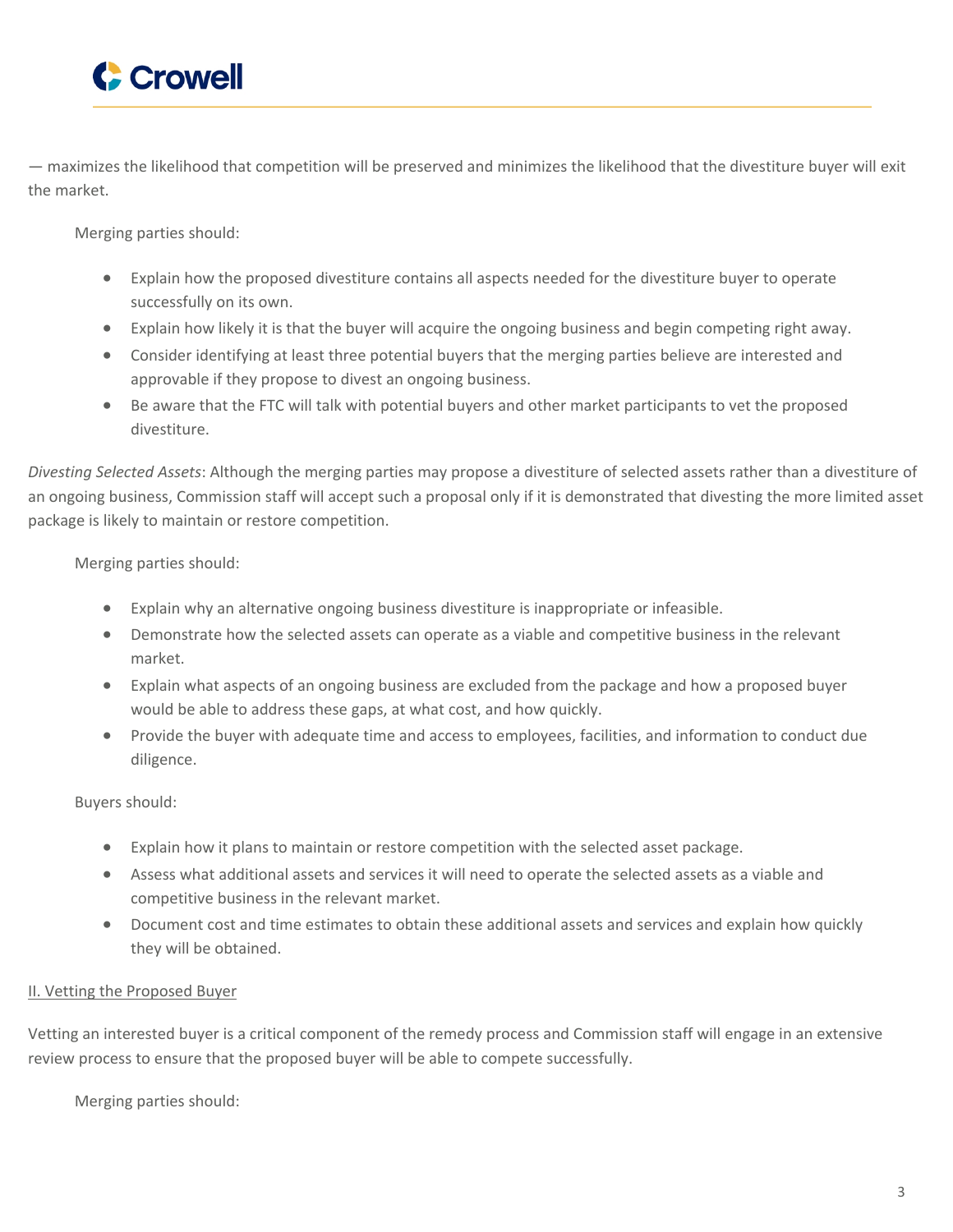

- Explain to the FTC how it selected the proposed buyer.
- Share with the FTC the offering memorandum and other documents it intends to provide to potential buyers prior to distribution.
- Know that the FTC will talk to potential buyers as well as other market participants.

#### Buyers should:

- Identify all sources of financing for the acquisition, including private equity or other investors, and explain the criteria it used for evaluating such sources.
- Explain how it, and all entities providing financing for the transaction, reviewed and evaluated the transaction and formed the basis for authorizing it. These entities should be available for discussions with the FTC.
- Provide detailed financial and business plans, with supporting documentation, to demonstrate its competitive and financial viability.
- Explain the underlying assumptions of its financial and business plans, including contingency plans if sales and other financials do not meet projections.
- Make management, sales, marketing, accounting, and other representatives available for discussions with the FTC.

#### III. Successfully Implementing the Remedy

*Due Diligence*: The merging parties should provide adequate opportunity for the buyer to conduct due diligence and the buyer should ensure that it takes advantage of the due diligence process by conducting an adequate review.

Merging parties should:

- Provide access to information, facilities, and employees to interested buyers.
- Explain to the FTC the extent to which the buyer has taken advantage of due diligence opportunities.

#### Buyers should:

Explain to the FTC the specific due diligence efforts it undertook.

*Customer and Other Third-Party Relationships*: Commission staff found that some buyers in the study had difficulty attracting and retaining customers, while others stepped into complicated third-party relationships. Respondents and buyers should be prepared to take certain steps to facilitate the transition in these relationships.

#### Merging parties should:

• Provide the buyer access to customers and relevant third parties early in the process to facilitate the transition.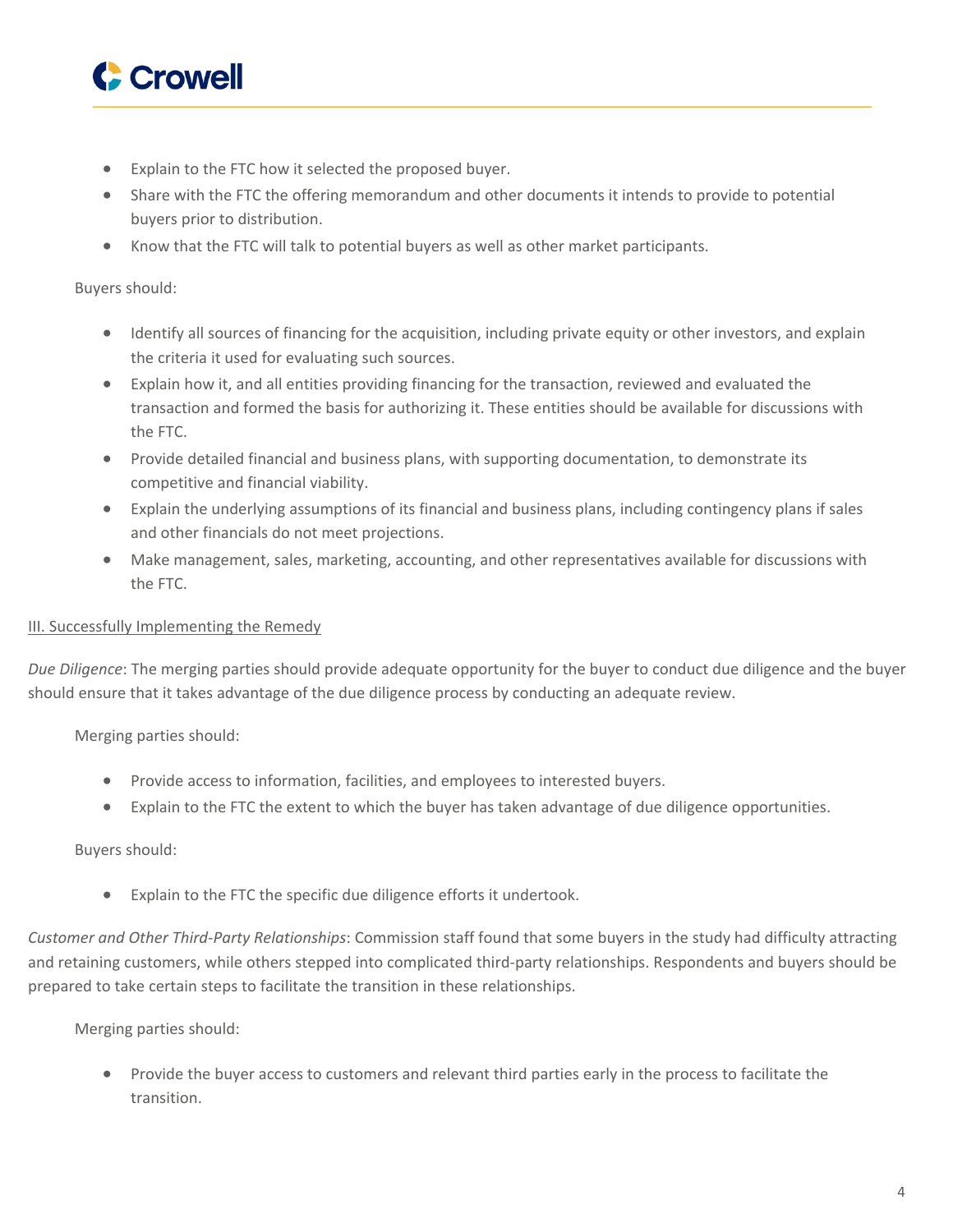

- Inform customers of the divestiture, of the buyer's identity, and (when required) generally assist the buyer in building a customer base, such as assigning customer contracts to the buyer or waiving contract restrictions that would prevent customers from switching to the buyer.
- Assist the buyer in obtaining any necessary governmental or regulatory approvals necessary to operate.

#### Buyers should:

- Take advantage of the access to all third parties involved, including customers, suppliers, landlords, and others to facilitate the successful transition into a marketplace competitor.
- Review and understand customer and other third-party relationships, including customers' buying patterns, customer brand and product loyalty, and customer switching costs.

*Transfer of Back-Office Functions and Transition Support*: Commission staff found that back-office operations were important for a buyer to operate as a viable competitor and that the successful transfer of these back-office functions is often essential for a buyer to compete in the affected market. The respondent should be prepared to provide back-office and other functions for a limited period until the buyer can provide them itself.

Merging parties should:

- Identify for the FTC and the buyer all back-office functions related to all relevant products, as well as all necessary personnel and documentation.
- Ensure that the proposed buyer can conduct adequate due diligence to understand what back office functions will be needed and the complexities involved in the transfer of such functions.
- Make information technology employees available to discuss and plan the transfer of the back-office functions with the buyer.
- Provide back-office functions to the buyer as needed on a transitional basis for a period sufficient to allow the buyer to transition all services, at no more than respondent's cost.
- Provide the supply of products or inputs that a buyer may require to successfully compete for a sufficient period, such as the length of a product qualification process or the time needed to enable the buyer to manufacture the product on its own or obtain the inputs.

Buyers should:

- Explain to the FTC the scope and cost of back-office functions it will need to support the asset package and how it will provide for them.
- Explain the length of time it will need transition services and its options if the transition takes longer than expected.

For more information, please contact the professional(s) listed below, or your regular Crowell & Moring contact.

## **Jeane A. [Thomas,](https://www.crowell.com/professionals/Jeane-Thomas) CIPP/E**

Partner – Washington, D.C., Brussels